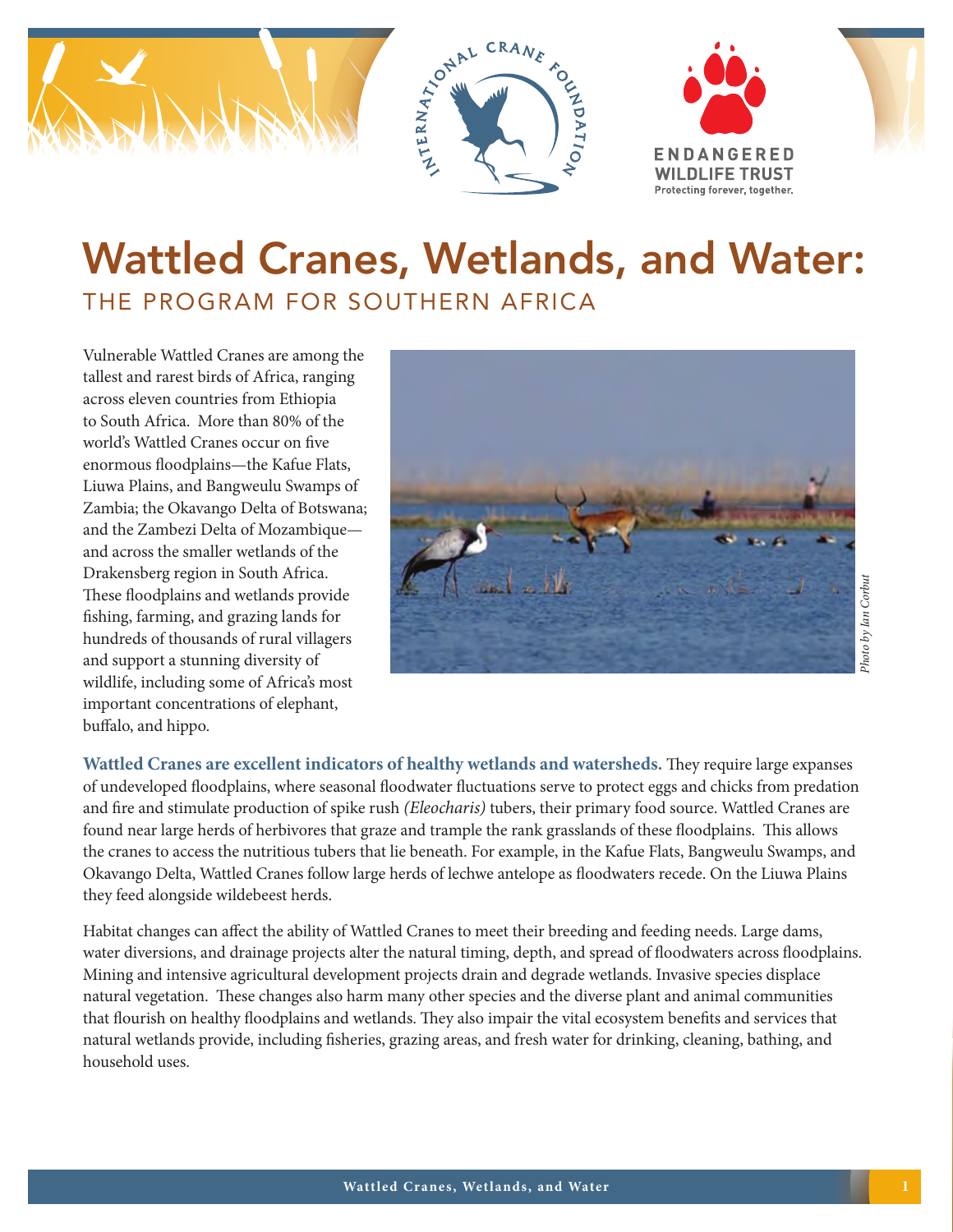## OUR IMPACT

**The International Crane Foundation/Endangered Wildlife Trust Program for Southern Africa addresses the range of conservation needs for Wattled Cranes, wetlands, and water across the region.**  We lead seven field conservation projects in the eleven range countries, closely monitoring the Wattled Crane's status, distribution, and threats. Five of these projects focus on the large floodplains that sustain most of world's Wattled Cranes and provide immense economic and biodiversity value. The other two focus on key wetlands for Wattled Cranes at the edge of their range in Ethiopia and South Africa. These include major projects on Zambia's Kafue Flats and Liuwa Plains, Mozambique's Zambezi Delta, and South Africa's Drakensberg wetands. We adhere to the Open Standards for the Practice of Conservation for the planning, implementation, and adaptive management of our projects, and for measuring our conservation impact.

#### Restoring the Kafue Flats, Zambia

The vast (6500 km<sup>2</sup>) Kafue Flats of Zambia include two national parks surrounded by a Game Management Area. The area is designated a *Ramsar Wetland of International Importance.* The Kafue Flats provide critical habitat for many birds and mammals of conservation concern, including endemic Kafue Lechwe antelope and the world's largest population of Wattled Cranes. The flats are densely inhabited with subsistence fishers and cattle herders whose livelihoods depend on the



Photo by Rich Beilfuss *Photo by Rich Beilfuss*

abundant land and water resources of the open floodplain. A hydroelectric dam operated upstream of the Kafue Flats has cut off floodwaters from the upper floodplain, while backwaters from a downstream dam have permanently inundated the lower plains. This has resulted in widespread habitat loss and the spread of invasive plant species. Land development for industrial mining is an increasing threat across the flats. Climate change, projected to increase water stress across much of the range of Wattled Cranes, and expanding human settlements across the floodplain, will exacerbate these impacts.

- We work with water authorities, dam operators, government agencies, private sector water users, universities, and non-government organizations to promote and plan environmental flows (improved timing, magnitude, duration of water) to benefit Wattled Cranes, Kafue Lechwe, and other rare and endemic wildlife species, and to enhance fishing and grazing and climate-change resilience for floodplain communities.
- We oversee the use of physical and biological techniques to remove more than 10,000 hectares of the noxious invasive shrub Mimosa pigra, restoring core floodplain areas and access to grazing lands.
- We generate conservation-friendly employment and help communities invest their project income in rural savings and microfinance opportunities.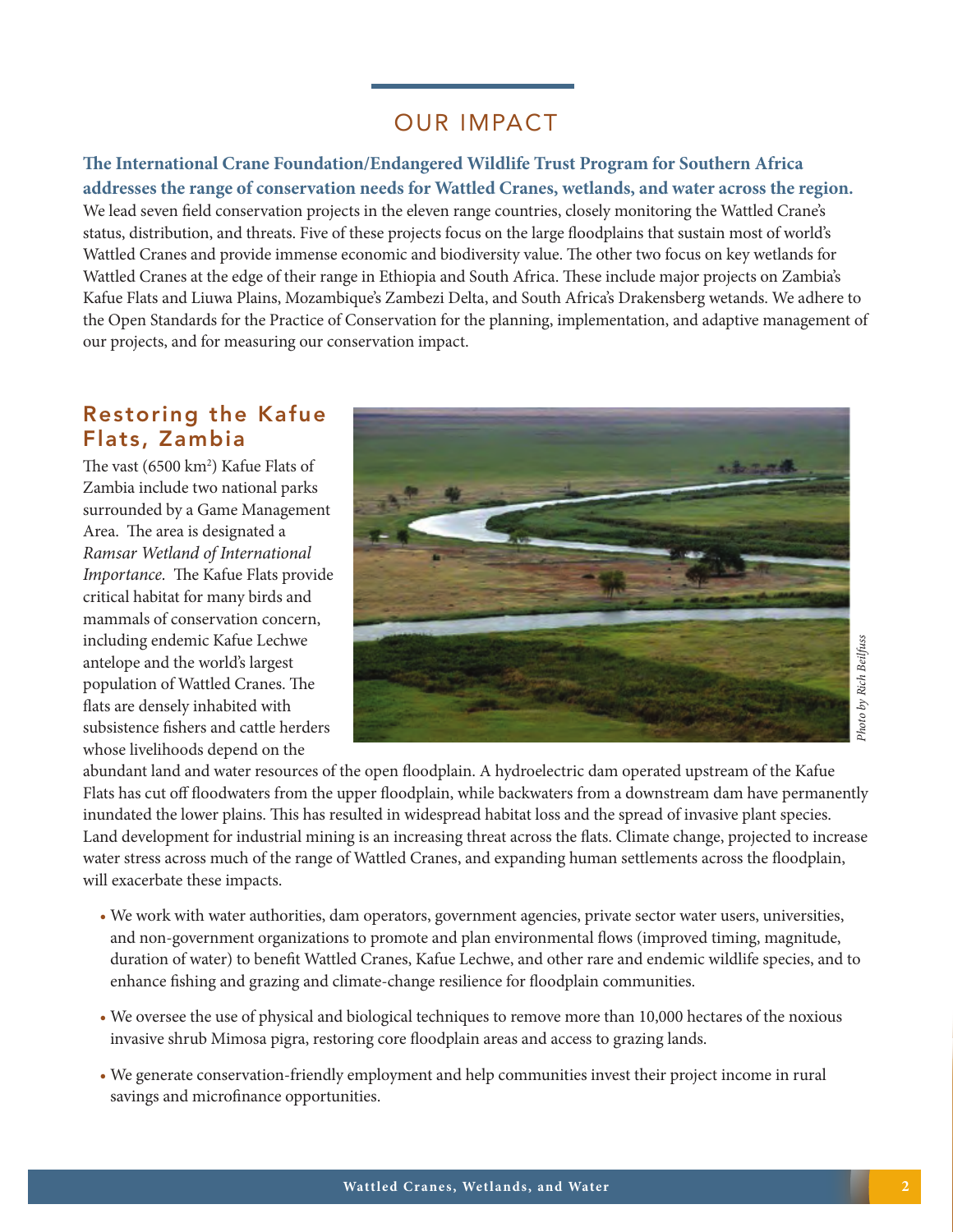- We raise awareness about the important ecosystem services of the Kafue Flats, including water purification, agricultural pest control, food security, and carbon sequestration. This encourages government and local communities to value the flats and promotes decision-making that considers alternatives to deleterious mining and uncontrolled settlements.
- We support the Zambian National Parks and Wildlife Service in developing its General Management Plan for the Kafue Flats and implementing key management actions.

### Safeguarding wetlands of the Liuwa Plain, Zambia

Liuwa Plains National Park (3660 km2 ) in western Zambia supports 20% of the world's Wattled Cranes. The park also supports many other species of conservation concern, including Endangered Grey Crowned Cranes and Vulnerable Slaty Egrets, and the largest wildebeest migration in southern Africa. These species depend on the hundreds of shallow wetland "pans" scattered across the open floodplain to provide suitable habitat through the long dry season. Liuwa is home to the Lozi people, whose livelihoods are intricately linked to the fertile pans, where they graze livestock and harvest fish—vital sources of protein and income. The human presence across



the park places acute pressures on wildlife populations in the form of fires, poaching, chick and egg theft, and disturbance of nesting, roosting, and feeding grounds.

- We work with local communities to reduce the impacts on Wattled and Grey Crowned Cranes and other threatened species, and support the management efforts of the African Parks Foundation.
- We study the seasonal movements and requirements of cranes and other rare species and their relationship to large mammal migrations.
- We work with the governments of Angola and Zambia, under the Ramsar Convention, to link the Liuwa Plain with the vast Bulozi Plain of Angola as a transboundary *Ramsar Wetland of International Importance* and a vital corridor for species movement.

#### Securing waters for the Zambezi Delta, Mozambique

Since 1995 the International Crane Foundation has been a conservation leader in the Zambezi Delta of Mozambique, raising awareness about its global significance and promoting conservation that benefits people and wildlife. The Delta features abundant wildlife, including African elephant, buffalo, Sable antelope, Lichtenstein's Hartebeest, a unique zebra sub-species, and the largest concentration of breeding and wintering waterbirds in Mozambique. The area supports regionally rare plant communities considered "biodiversity hotspots," including moist evergreen forests, extensive mangroves, and coastal dune systems. The Zambezi Delta is severely degraded by lack of water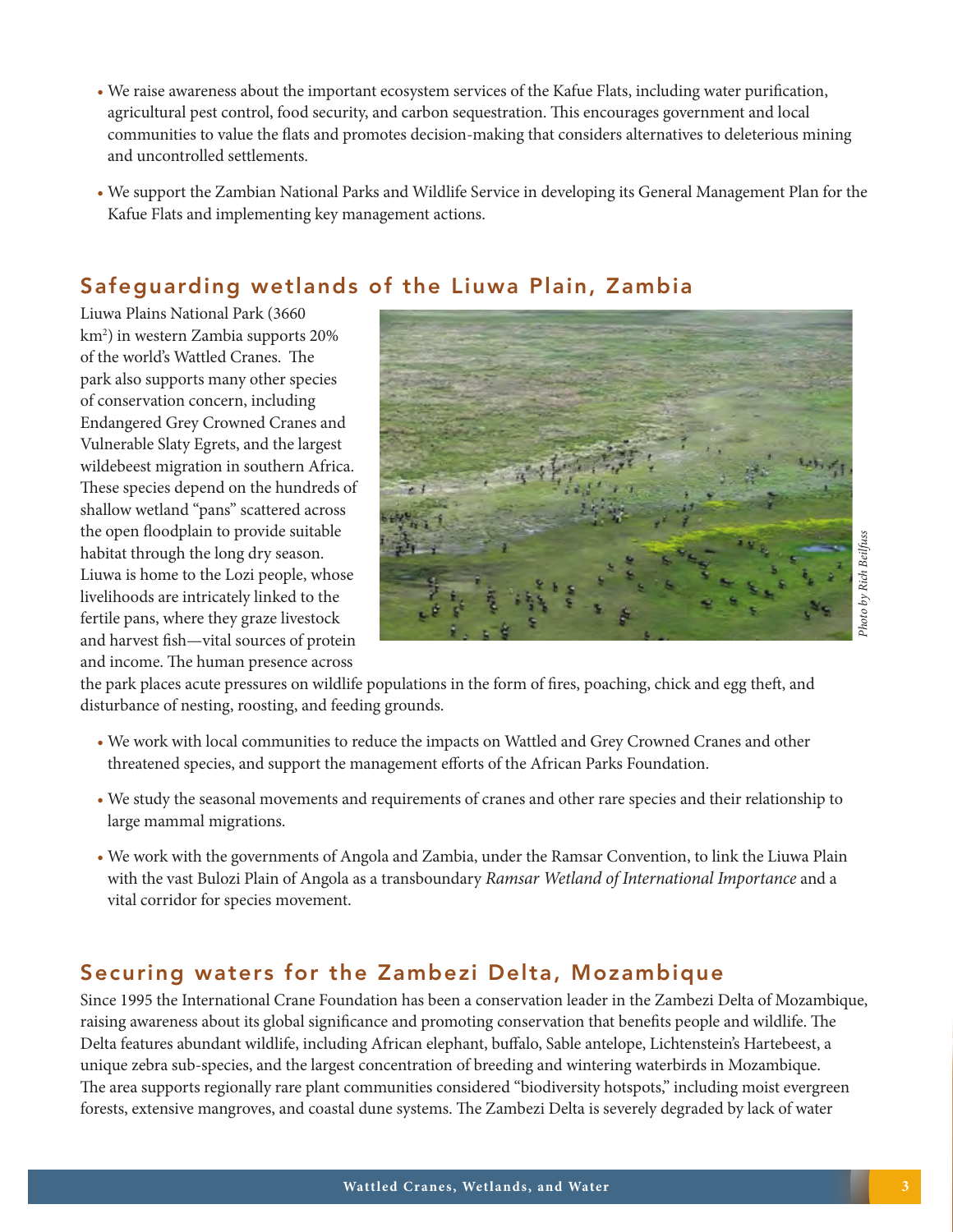inflows from the regulated Zambezi River, and by roads and embankments that obstruct the spread of water from the river across the delta. Other threats to the sustainable management of the Delta include commercial logging and charcoal production, uncontrolled fires, shifting agriculture associated with expanding human settlements, and proposed drilling for oil and natural gas. We were instrumental in establishing the Zambezi Delta as Mozambique's first and most important *Wetland of International Importance.* Going forward, our work in the Delta builds on our achievements.

- We conduct key ecological and socio-economic research that documents the relationship between natural flood regimes, increased productivity of Wattled Cranes, African Buffalo, and other wildlife, and improved local livelihoods based on fisheries, grazing, and flood-recession agriculture.
- We coordinate multi-disciplinary studies that demonstrate the economic importance of regular, annual flood releases from Cahora Bassa Dam for downstream users, showing how this and other ecosystem services exceed the water's value when used strictly for hydropower production.
- We work to advance the General Management Plan for the Zambezi Delta, which we developed in cooperation with the government of Mozambique and key partners, based on more than twenty years of research and conservation action.
- We continue to build on our nationwide public awareness campaigns (television, radio, printed media, and public presentations) to advance the sustainable development of the Lower Zambezi Valley and Delta for biodiversity, livelihoods, and climate resilience.

### Protecting the Drakensburg, South Africa

The healthy wetlands of the Drakensberg region of South Africa are rich in biodiversity, supporting critical populations of Vulnerable Wattled Cranes, Endangered Grey Crowned Cranes, Vulnerable Blue Cranes, and many other rare and threatened species. The Drakensberg is also a major source of water and listed as one of South Africa's Strategic Water Source Areas. More than 50% of South Africa's wetlands have been lost due to agricultural conversion and mining, and only a small fraction of the remaining wetlands are formally protected. Our project focuses on cranes as flagship species for the protection and restoration of key wetlands in Drakensburg, and promotes sustainable management of water source areas that are vital to the country.



- We apply innovative approaches to habitat protection, such as the Biodiversity Stewardship Programme, Conservation Servitudes, and Conservation Agreements to expand the Protected Area network across this region.
- We work with communities in productive landscapes to improve local capacity to better manage wetlands and surrounding grasslands.